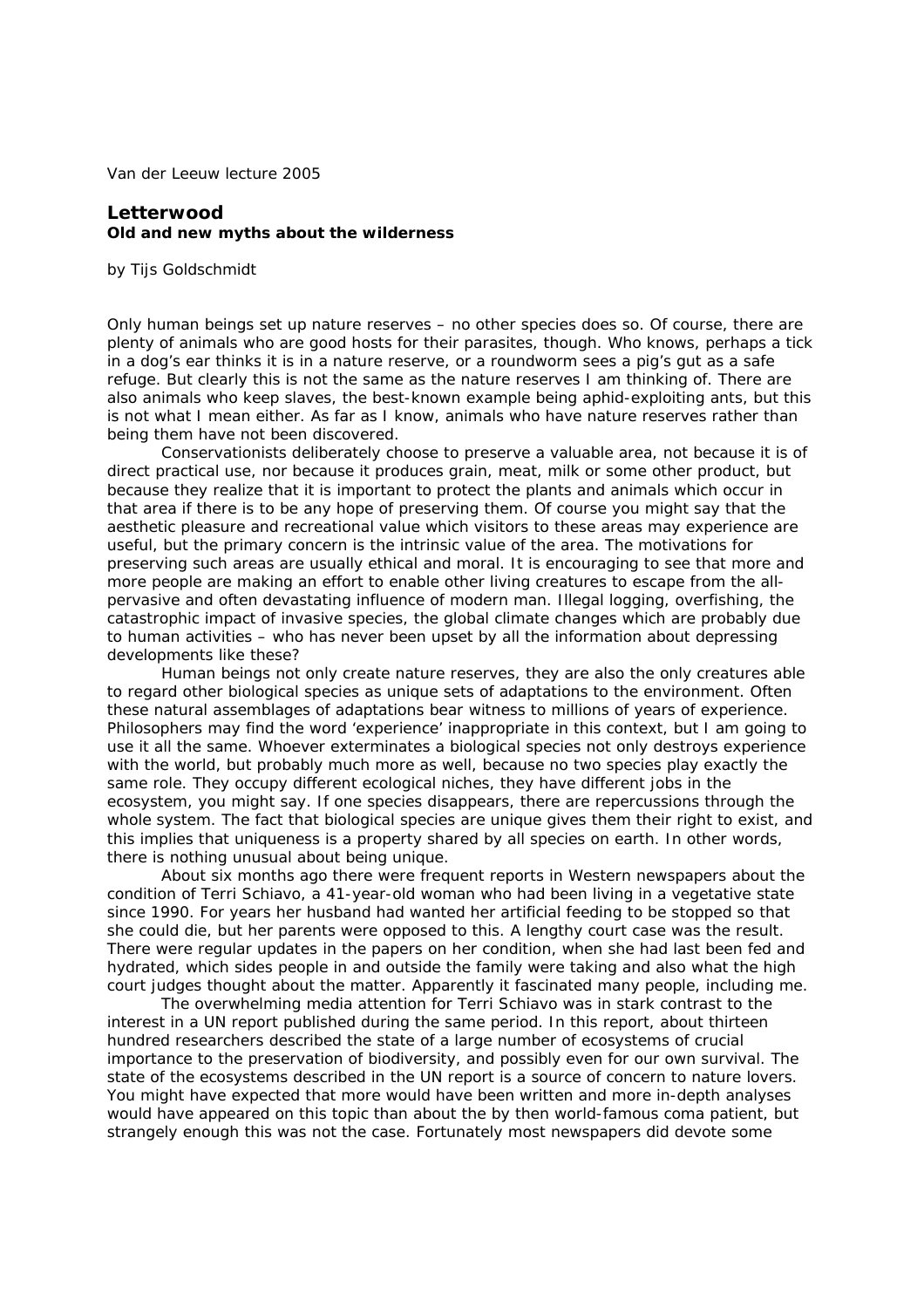attention to it, sometimes even on the front page, but interest died down rapidly. The vulnerable ecosystems were soon forgotten and attention again focused on the patient, who knew nothing of all the commotion and was too deeply in coma even to be able to want to die.

I think that this example is typical of something rather more universal of which literary experts and journalists have long been aware. People would much rather read about a sore toe, preferably one of their own, of course, but it could also be the glamorous toe of a film star, than about a disaster taking place far away. All authors and journalists writing about wildlife must address this fact, whether they like it or not. The challenge they face is to vividly transform the ecological disasters they want to bring to people's attention into sore toes. Ghosh does this very well in *The Hungry Tide*. At different times during the past centuries, the characters in the novel, particularly the dolphin researcher Piya Roy, have experienced the richness of life in the Sundarbans and the surrounding areas. They have seen, for instance, how after a heavy gale about twenty whales which had lost their sense of direction were caught in shallow tide pools in the Bay of Bengal, that there were countless river and coastal dolphins swimming around, and how at low tide the beach was coloured purple by the millions of crabs crawling over it. Ghosh also evocatively describes how few people lived in the Sundarbans in the colonial era, because the government had set up a nature reserve in honour of the tiger. There was no room there for the local population. Anyone who has read the novel will understand how vulnerable this mangrove forest is. You also realize what ethical problems arise when the artificial preservation of the tiger, which in the course of the internationally heavily subsidized *Project Tiger* starts to bear more and more resemblance to a coma patient, is given priority above relief for desperate war refugees from Bangladesh. 'Are we even less important than a tiger?', they sigh.

Born forty-five years later than Jacques-Henri Bernardin de Saint-Pierre, the English country squire Charles Waterton (1782-1865) was a pioneer in natural history writing. He owned a large property, Walton Hall, in the English county of Lancashire and made several long trips to British Guiana (1812, 1816, 1820) and the United States (1824). He had a playful, unorthodox mind and went to considerable lengths imagining himself as various animals, a very unusual phenomenon at the time. For example, when designing the stables on his property he made sure his horses would be able to see each other while conversing. This was a consideration few people would have thought of at the time, let alone one they would have taken into account when designing buildings. It was also remarkable that Waterton took an interest in birds and amphibians, such as crows or toads, which were commonly regarded as vermin. He was furious when his neighbour, Sir William Pilkington, shot the last raven in Yorkshire, a reaction which was regarded as an exaggeration at the time.

Even when he was nearly eighty, Waterton, who was extremely agile, still climbed trees with ease in order to have a better view of a pair of nesting birds of prey. In doing so, Waterton was a forerunner of present-day field biologists such as Rob Bijlsma, author of a definitive raptor atlas, who frequently spends long hours high up in trees studying the behaviour of these birds. At other times Waterton would sit in a comfortable spot at the top of a tree reading Ovid, or spying on visitors to his property, which he had opened to the public. You might say that Waterton was for animals what Stendhal was for human beings, a pioneer in the field of ethology. Stendhal dissected human love in all its forms, while Waterton did the same with the behaviour of a wide variety of animals such as kingfishers, beetles and badgers, to which hardly anybody paid any attention at the time.

Waterton came from a Catholic family and detested Protestants, who were all over England and who thwarted him, looked down on him and even terrorized him in all sorts of ways. At that time Catholics were not allowed to go to university, so it was impossible for him to have any formal training in biological subjects. This resulted in a lifelong frustration towards university-trained naturalists, and it may also explain his aversion to book knowledge. The hatred of Protestants of this otherwise so mild-mannered man was so deep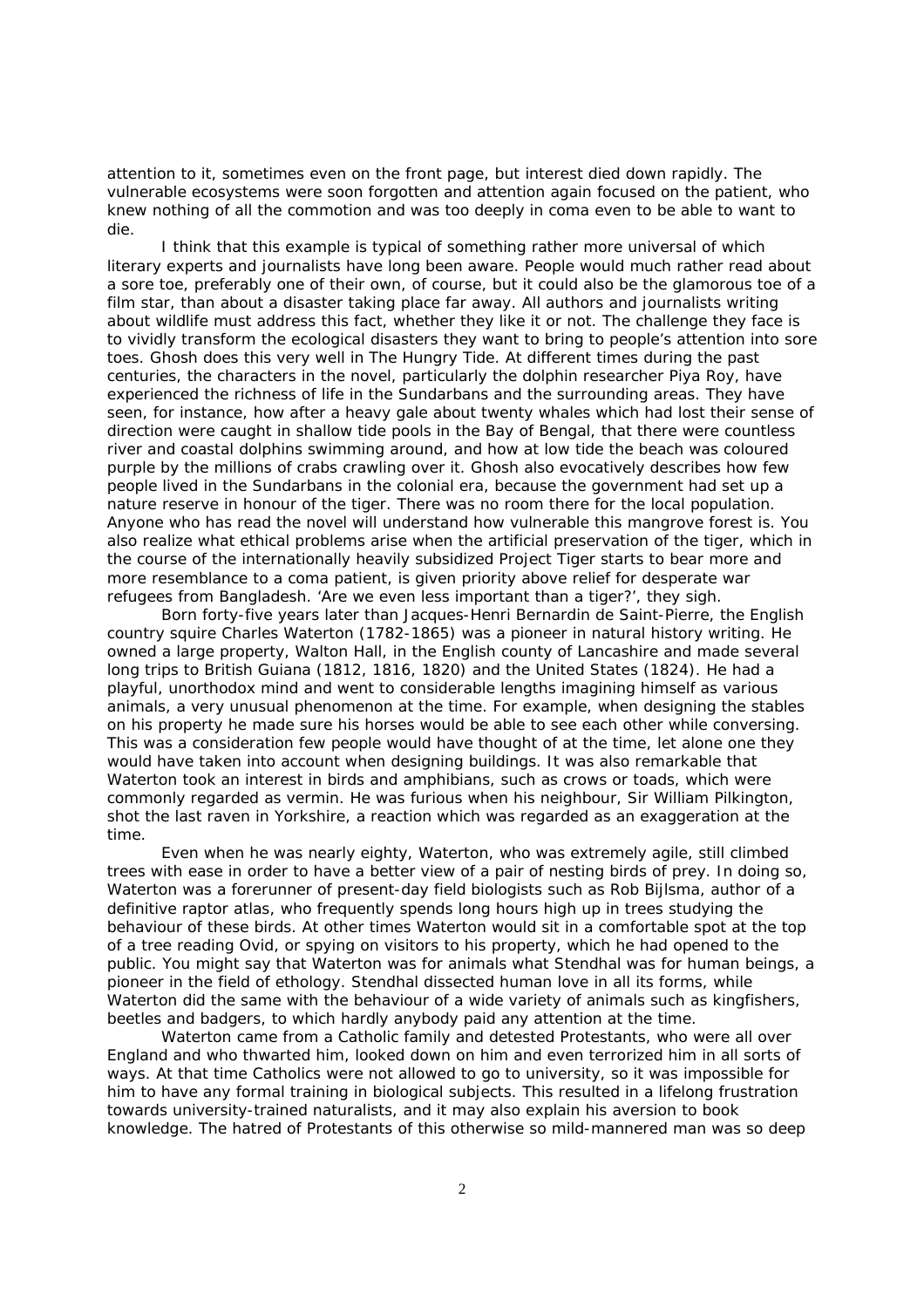and so primitive that he projected it onto the brown rat, which he associated with the detested Protestant King William III of Orange. The story goes that brown rats came to England on William of Orange's ship when, at the request of the English Whigs, he came to depose the Catholic English King James II. The association of the brown rat with the hated king was common, but in Waterton it assumed an excessive form. Brown rats made life hell for black rats, if we can believe Waterton. He was convinced that brown rats were distinctly Protestant animals, brimming, in his view, with grim Protestant diligence, and he destroyed them with sadistic pleasure. He regarded the black rat, with which he himself identified, as an oppressed and defenceless Catholic creature that should be cherished, even though it is this species that spreads the plague. It was not until a century or so later that Gerard Reve also came to the conclusion that there was such a thing as a typically Catholic species of animal. In a letter to Rudy Kousbroek Reve wrote of the parrot: 'On the authority of Ripa's manual this fine feathered friend of man is doctrinally recognized by the Roman Catholic church as a Catholic bird, partly because apart from man it is the only animal which can say Ave.' I do not know if he knew Waterton's work, but I do know that he was one of the editors of *Tirade* when Bernlef devoted an article to the country squire in this magazine in 1964.

Waterton observed out of pure curiosity, not because he was on the lookout for some practical application, and certainly not because he was interested in breeding or domesticating animals, though he did like to have semi-tame owls flying round his bedroom. In the first instance he was simply interested in observing wild animals in their natural surroundings and wanted to experience as much as he could himself. This often led to behaviour which even now we would find eccentric. People found him strange and his activities at the very least 'unusual'.

For instance, he decided that at least once in his life he wanted to experience a South American vampire bat sucking his blood. With this purpose in mind, during a trip through the jungle in British Guiana, for many nights he left one foot dangling out of his hammock, which was suspended between two trees. But he had no luck: the vampire bats were not attracted to the then still young Englishman, preferring one of his assistants instead.

The picture I have given so far has been limited mainly to the eccentric side of the squire and has come partly from the book *English Eccentrics* by the poet Edith Sitwell, but Julia Blackburn, Waterton's biographer and my most important source on this subject, emphasizes that he was much more than that. As well as being an unconventional man, he was also an important pioneer in the area of conservation and environmental activism.

In his book *Wanderings* he wrote obsessive, sometimes funny and always idiosyncratic accounts of his trips to British Guiana and North America. In her rich biography, Blackburn quotes Theodore Roosevelt, who like so many other amateur naturalists was enthusiastic about *Wanderings* and saw a new literary genre in the book: 'the beginning of a literature in which field biologists who were also authors described the fascination and the importance, the horror and the beauty of the distant wilderness, where nature calms intrepid souls and inspires the spirit'.

Unlike Bernardin de Saint-Pierre and Amitav Ghosh, Waterton did not write fiction but diary notes. Sometimes they bear a suspicious resemblance to an ornithological field guide or a folder intended to attract biologists to British Guiana to conduct the extensive research he himself never got around to. But Waterton was not only an enthusiastic birdwatcher; he was also concerned about the advance of civilization. Roaming inland through the virgin jungle along the Essequibo River he remarked: 'In this retired and solitary tract Nature's garb, to all appearance, has not been injured by fire nor her productions broken in upon by the exterminating hand of man'. He also realized long before the foundation of Yosemite National Park what the Americans would lose if they went on cutting down and exploiting forests as they were. He predicted, for example, the disastrous effects of erosion. In this respect he was just as observant as Bernardin de Saint-Pierre was in Mauritius and way ahead of his time. At that time it was very uncommon to give detailed descriptions of wildlife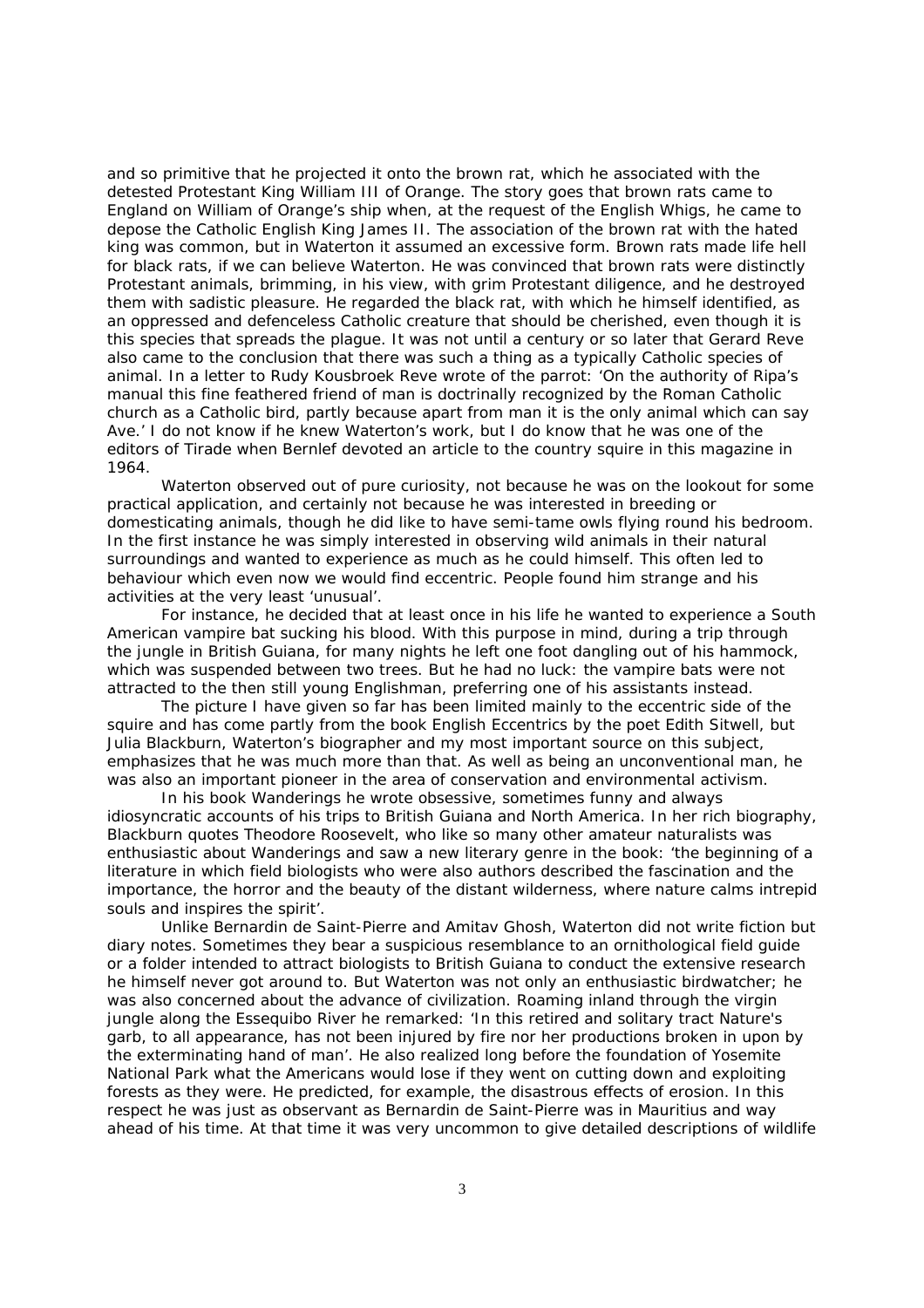in a book out of interest in nature itself. In Gothic novels – such as those by Ann Radcliffe – written in the late eighteenth century descriptions like these were included mainly to make the reader shudder. Waterton did not write horror stories and imagination plays a very minor role in his work. But I like his fresh style, the provisional nature of his notes, the absence of the often somewhat artificial constructions a novelist usually cannot avoid. You can feel Waterton's enthusiasm – he simply *has* to tell us about all the fantastic things he has seen and experienced. A Protestant would probably have preferred something more succinct; you are overwhelmed with information and experiences.

Literary experts would probably not classify Waterton as a great stylist, unlike the Belgian poet and painter Henri Michaux, for example, who also wrote a book, published in 1929, about the time he spent in the South American jungle. In this book, *Ecuador: a Travel Journal*, he complains brilliantly about his discomfort. But Waterton's writing is lively, he makes original observations, he has a natural feel for what to record and what not to, and he takes a critical look at the statements of his predecessors. We know that he selected carefully from his notes for *Wanderings*, and certainly did not use them all*.* Not wanting to focus constantly on himself in his book – a shortcoming of so many travel accounts – he spares the reader a great deal of the distress he suffered, such as malaria attacks, dysentery and lack of food. He did this out of modesty, because he thought his own ailments would not be very interesting to other people, which seems to me a wise decision. Only a very good writer like Michaux can get away with an entire book spent moaning about 'that terrible journey' and all the discomfort he suffered: 'Saturated with quinine, heat, the rocking of the canoe, the endless dense foliage of the Amazon jungle, the immense amount of water behind us and ahead of us, and of course also ahead of us marsh fever, but that is nothing, there is yellow fever as well, and then you have to go on like that for another thirteen days, on and on, with sunken cheeks and a general malaise of the heart, stomach and lungs'. But later Waterton was criticized by self-respecting naturalists for writing so little about these matters. You can never make everyone happy. They accused him not only of making things up but also of painting too rosy a picture of life in the jungle. Surely it was irresponsible to tempt innocent travellers into the wilderness by conjuring up visions of a garden of Eden?

Waterton did not write novels, and it would certainly never have occurred to him to make up a story set in a country he had never visited, as Bernardin de Saint-Pierre did. But this non-conformist outsider did find an inspiring way to write about nature.

Waterton's visits to British Guiana, where a relative of his owned a plantation in Demerara, sometimes lasted up to eleven months. Often he would set off into the jungle, unarmed and barefoot, accompanied only by local assistants. This was unusual at the time. He had discovered that most animals, even jaguars, would leave you alone so long as you didn't corner them or frighten them. He already knew, for instance, that the only thing you needed to do to avoid trouble from snakes was not to step on them. The man-eating tigers in the Sundarbans which threaten the lives of local residents as soon as they enter the tiger reserve illegally to forage for firewood are quite exceptional in this respect. Intuitively, Waterton tried the method of unarmed approach which became common only in the 1960s thanks to field biologists such as George Schaller, Jane Goodall and Dian Fossey.

This does not mean that he never killed animals, though. He shot birds, and he tells a story about a cayman which he claims to have caught, with the help of his assistants, by jumping on its back, seizing its front legs and twisting them on to its back, so that he ended up mounted like a jockey on the cayman, holding its legs 'like a bridle' in his hands. It was because of crocodile stories like these that Waterton was not always taken seriously.

Unlike 'respectable' biologists, the squire was constantly distracted. He would always see an even stranger animal, or an even more wonderful tree would delight him, such as the locust tree, the ebony tree or the letterwood tree. While Waterton did sometimes project human properties on to animals, he never did so with the goal of showing them up as 'inferior' in comparison with 'superior' human beings. He was convinced that animals also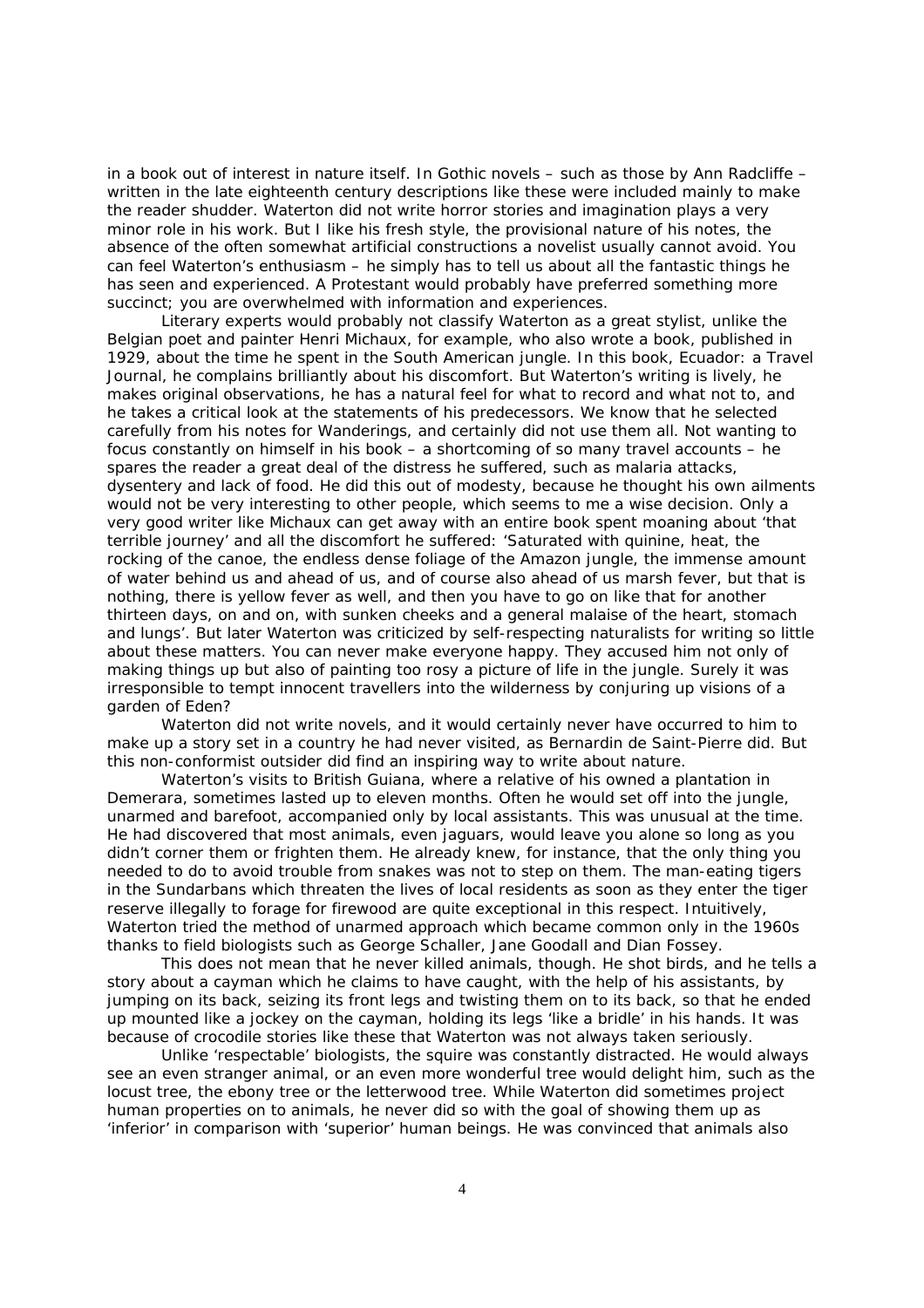have emotions and that he should at least make an attempt to put himself in their position. In this respect he is very different from the later ethologist Niko Tinbergen, who while not denying that animals have emotions thought that it was hard to say anything meaningful on the topic and therefore preferred to say nothing. In retrospect, this was an over-pessimistic view.

An account of Waterton's meeting with the sloth, an animal with which he must have had an affinity even if only because he himself also loved to spend days high in the treetops, is typical of his way of observing animals. The sloth, he wrote, looks at you as if to say: 'Have pity on me, for I am in pain and sorrow'. Of course, these are unfounded impressions, projected onto an animal that simply has rather a sad expression, however cheerful it may be feeling. But at least Waterton did not see the sloth as a Cartesian machine, incapable of feeling emotions, and what he wrote was a tribute to the dignity of the sloth: 'Let us now turn our attention to the Sloth, whose native haunts have hitherto been so little known, and probably little looked into. Those who have written on this singular animal, have remarked that he is in a perpetual state of pain, that he is proverbially slow in its movements, that he is a prisoner in space, and that as soon as he has consumed all the leaves of the tree upon which he had mounted, he rolls himself up in the form of a ball, and then falls to the ground'.

Waterton observed carefully and ascertained that the descriptions he had seen were completely erroneous: 'If the naturalists who have written the history of the sloth had gone into the wilds, in order to examine his haunts and economy, they would not have drawn the foregoing conclusions; they would have learned, that though all other quadrupeds may be described while resting upon the ground, the sloth is an exception to this rule, and that his history must be written while he is in the tree. This singular animal is destined by nature to be produced, to live and to die in the trees'.

When Waterton left this sloth, he said goodbye to him, predicting that the animal would probably never meet a human being again in his whole life. In this respect times have changed greatly. Nowadays you would try to train the sloth to run away as soon it heard a chain saw and only then wish it luck. Who can forget the horrific reception of the orang utans who tried to escape from the sea of fire during the bushfires in Kalimantan about seven years ago? They were forced to enter the domain regarded by human beings as theirs. Apparently by doing so they committed an unacceptable violation of the boundary – actually a fictitious one – between the human domain and the wilderness, and they paid for it with their lives. They were brutally murdered, in some cases even with chain saws.

It would not surprise me if those loggers had never seen an orang utan in the wild before and were terrified. In Rousseau's time it was thought in the West that orang utans were a human race and were therefore in principle capable of speech, but had not yet had an opportunity to learn. It was just a matter of speech lessons, and then the orang utans would be fine. The loggers certainly did not see the orang utans as human, as these romantics did, but the question is how they did see them. Any belief in a traditional story prescribing cautious treatment of the orang utan was very far from their minds. The Bon Bibi legend is an example of how effective this form of wildlife protection can be, and I would like to give another example which is also associated with tigers, but with Sumatran ones.

In her book *Het verbond met de tijger* [The Pact with the Tiger] anthropologist Jet Bakels writes that the tigers in the Kerinci valley had little to fear from enemies before the isolation of the region broke down. The local residents saw the powerful and elegant tiger as an animal gifted with reason, which they avoided as much as possible. Nobody in the Kerinci valley would have dreamed of hunting a tiger, which might be the reincarnation of a human being. The fear that a spirit or ancestor tiger might take vengeance was much too great. Nobody spoke the name of the tiger, which according to the stories had sacred powers. People preferred to speak of 'the Patron of the Forest'.

A spirit tiger, unlike the 'ordinary' ones which also existed, would never kill and eat a human being for no reason. If a villager was killed and devoured by a spirit tiger, he had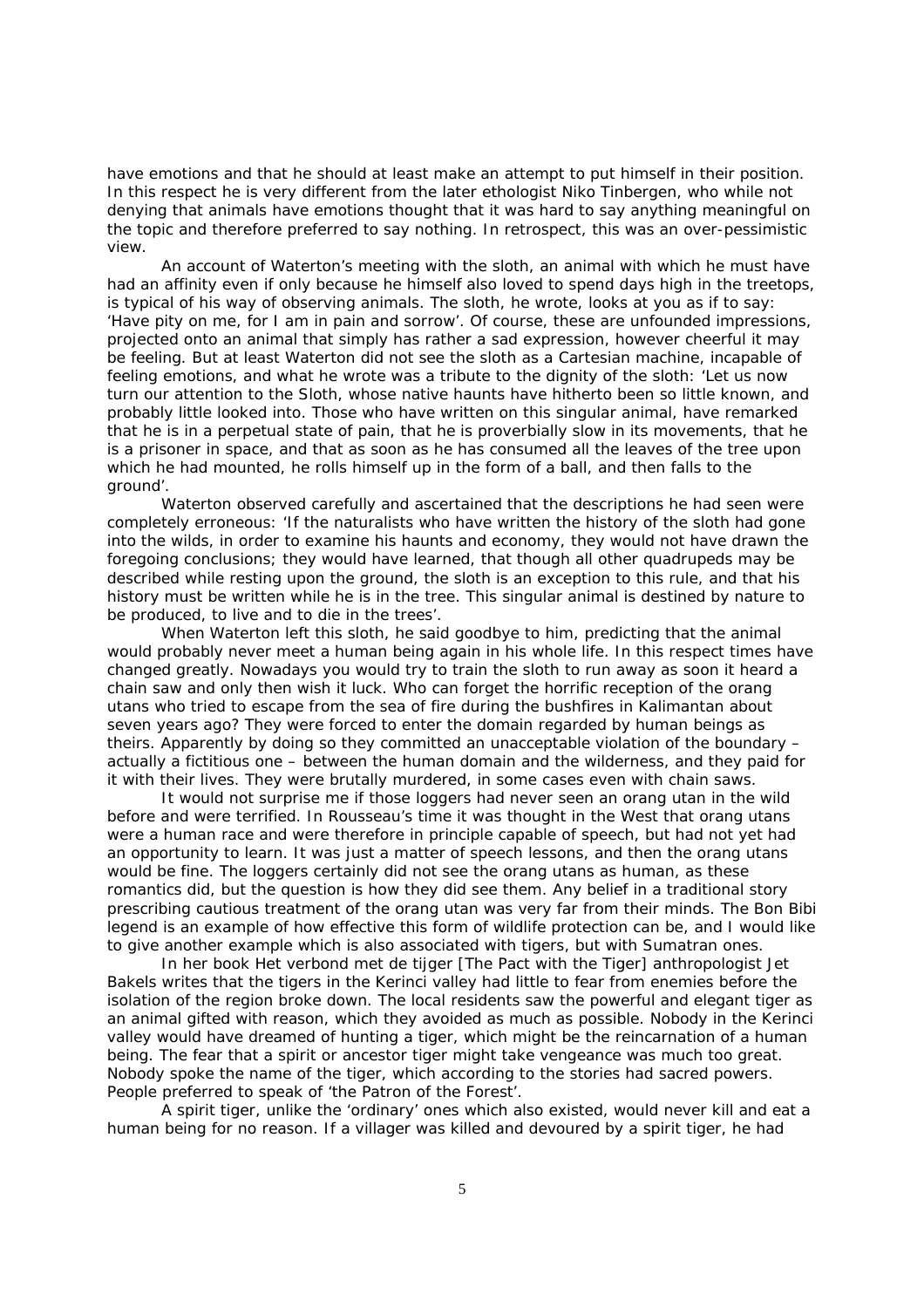probably done something to deserve it. He must have done something wrong while in the forest. Anyone entering that sacred domain had to show respect by putting a leaf behind their ear, asking the spirits of the forest for protection and speaking in a whisper.

Cutting down trees for no good reason was altogether out of the question. The villagers were too afraid the tigers would take revenge. The chance that a tiger will attack a human being certainly increases if the forest is cut down so that it becomes more difficult for a tiger to find its prey, but this was not the way the villagers understood it. Only if a tiger entered the domain of human beings and attacked someone without provocation could it be killed. In *The Hungry Tide* Ghosh also describes the horrific slaughter by villagers of a boundary-crossing tiger which had become a man-eater.

The close relationship between the Kerinci valley people and the tigers always worked as an efficient form of wildlife protection, as was probably also the case in the Sundarbans. Unfortunately belief in spirit tigers is crumbling rapidly, so that the animal is now becoming a potential prey for local hunters as well. But fear of the spirit tiger has not yet completely disappeared. Just a few years ago a Kerinci villager accidentally caught a tiger in his deer trap and the tiger died. Out of fear that the tiger spirits would take revenge, the man moved to Jakarta, where he now sells potatoes at the market.

The fictitious gap created by dualistic thinkers between man and nature provided not only the legitimization to slaughter animals at will, but in the colonial era, as we have just heard, also to expel the local population from nature reserves in India. These people are still not seen as a link in the ecosystem which is to be protected, but as a destructive factor which the conservationists have to remove. This may well be counterproductive, predicts Ghosh; it will probably lead to them joining forces and standing up for their rights, and when they have won their case, they will return. But by then they will no longer be the same people. Along with the loss of belief in spirit tigers, or in local legends such as the Bon Bibi legend, the protective effect of these stories will also disappear.

In the post-colonial era things have apparently not improved for the expelled local population of the Indian reserves. The post-colonials now in control in the Indian government have to a large extent adopted the ideas of the colonials. It is striking that it is the urban elite who enable the conservationists to keep the reserve undefiled, in the sense that it may no longer be sullied by the touch of human beings, even those who have lived in the area for centuries, and certainly not by a stream of refugees far greater than the surrounding region can assimilate, as was the case in the Sundarbans.

Of course the corruption cannot be justified, and neither can the paramilitary approach of the administrators Ghosh has told us about; but nevertheless there is good reason to fear the presence of local residents. Is it not an illusion to think that the original population will not increase greatly in numbers, so that soon the balance between human beings and the other inhabitants of the forest will be upset? And would not the local population have changed anyway if they had been allowed to stay? Do they still care that entering the forest with a ghetto blaster is prohibited because it would disturb the tigers? Do they understand that they should not hunt tigers and other endangered species with modern weapons? What should be done if they do not wish to behave like exemplary Greenpeace activists, if they refuse to live like a protected species, and if they multiply disproportionately? I have the impression that the local resident with an 'environmental unconscious', as Ghosh puts it, is nothing less than a contemporary version of Rousseau's 'noble savage'. I think it would be unwise to assume that they would stand up for their own long-term interests when there are so many more urgent problems they have to confront.

For many years now the African Masai have not been allowed to graze their cattle on the vast plains of the Serengeti National Park in Tanzania. Of course they would like to, they have done so for centuries, but the consequences for the Serengeti ecosystem would be disastrous. Based on the realistic assumption that each Masai needs twenty cows to survive, and taking expected population growth into account, conservationist Herbert Prins once calculated that after about thirty years there would be nothing left of the entire Serengeti.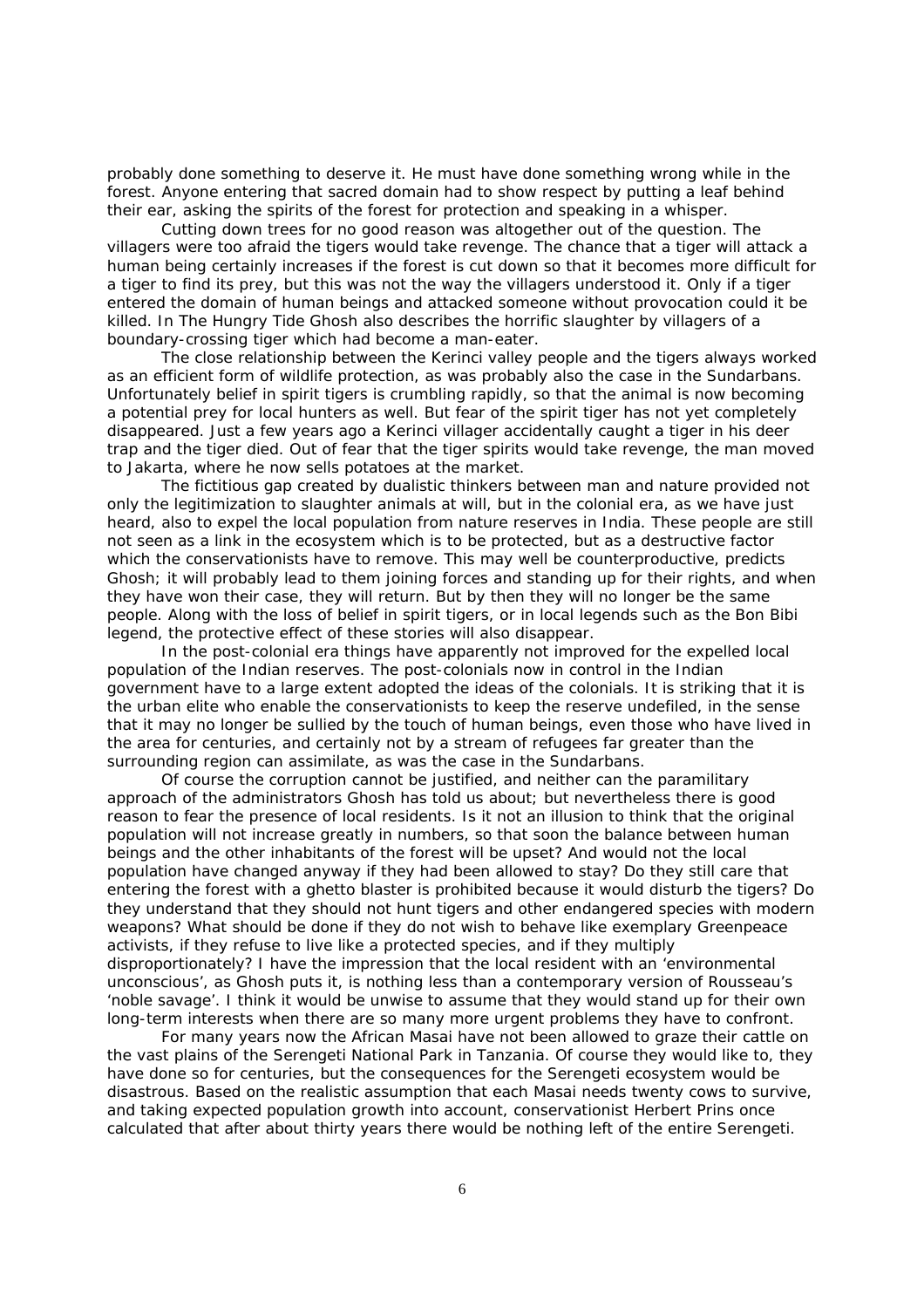Within a very short time the plains would be teeming with Masai and all the wildebeest would have been replaced by their cattle – unless the Masai were forced to practise contraception and the numbers of their offspring were strictly regulated. I do not think that the Tanzanian government would be prepared to take measures of this kind, nor do I expect they would be very happy with interfering Western conservationists, who practically eliminated their own wolves, bears and bison long ago, wanting to impose them. I cannot see any really feasible solution which would do full justice to the Masai.

Of course the local population, with their specific requirements, should be involved in running the reserve; otherwise its management will indubitably be sabotaged. Ghosh is not the only one who rightly advocates this; the evolutionary biologist and conservationist Edward Wilson does the same in his book *The Future of Life* (2002). He stresses how important it is to educate local residents, especially children, about the value of the area and to train them as park rangers, biologists or guides for ecotourists. It is essential for the local population to realize that it is in their own interest to preserve the area and conservationists must then guarantee that this actually happens. But I am afraid Wilson is too optimistic about the chances of his far-reaching plans succeeding. Conservation organizations would probably provide funding to train these park rangers and ecotourist guides, but who is going to pay their salaries after that? Potentially, a well-trained park ranger or a guide who is no longer being paid is the most efficient poacher imaginable. He knows where to find all the animals, he knows where their hiding-places are. I must admit that I would rather put my savings in a Bolivian bank than have faith in the ecological solidarity with the animals in the forest of an unpaid park ranger with a starving family.

Let us return to Waterton, who made a significant contribution to the discussion about the boundary between man and animals. For example, he once heard a story about monkeys throwing sticks at people. That would be exciting, because it would mean that animals as well as people use tools. Waterton did not believe what was said without question but went to look for himself: 'Probably travellers have erred in asserting that the monkeys of South America throw sticks and fruit at their pursuers. I have had fine opportunities of narrowly watching the different species of monkeys which are found in the wilds, betwixt the Amazons and the Oroonoque. I entirely acquit them of acting on the offensive. When the monkeys are in the high trees over your head, the dead branches will now and then fall down upon you, having been broken off as the monkeys pass along them; but they are never hurled from their hands'.

It was only in the second half of the twentieth century that primatologists established that tools were used by a wide variety of animals, such as chimpanzees and Caledonian crows, and not until 2004 that publications appeared about South American capuchin monkeys which, when foraging for roots and seeds, use stones to dig up hard dry ground and to crack nuts.

In the mid-1990s the biologist Marc van Roosmalen, who had been doing fieldwork for nearly twenty years, made an interesting find. He discovered a species of monkey previously unknown to science, the dwarf marmoset (*Callithrix humilis*), which was so different that a new genus had to be created to give it a place in the Linnaean classification system. It is unusual in the world of science for a new species of mammal to be found at all, but to find a monkey which looks so strange that a whole new genus has to be set up for it was something that had not happened since 1906.

In response to this discovery, Cherry Duyns made a memorable documentary for the VPRO broadcasting association, for which he went with Van Roosmalen to see the monkeys in their natural surroundings. It was amusing to see Duyns, all dressed up in his tropical gear, well prepared for encounters with twelve-metre-long anacondas and fist-sized bird spiders, walking along behind the eccentric, spider-like, latter-day hippie Van Roosmalen, who apparently moved barefoot through the jungle like a contemporary Waterton. He felt completely at home there and displayed great knowledge of the relationships between all sorts of fruits, herbs, trees and animals.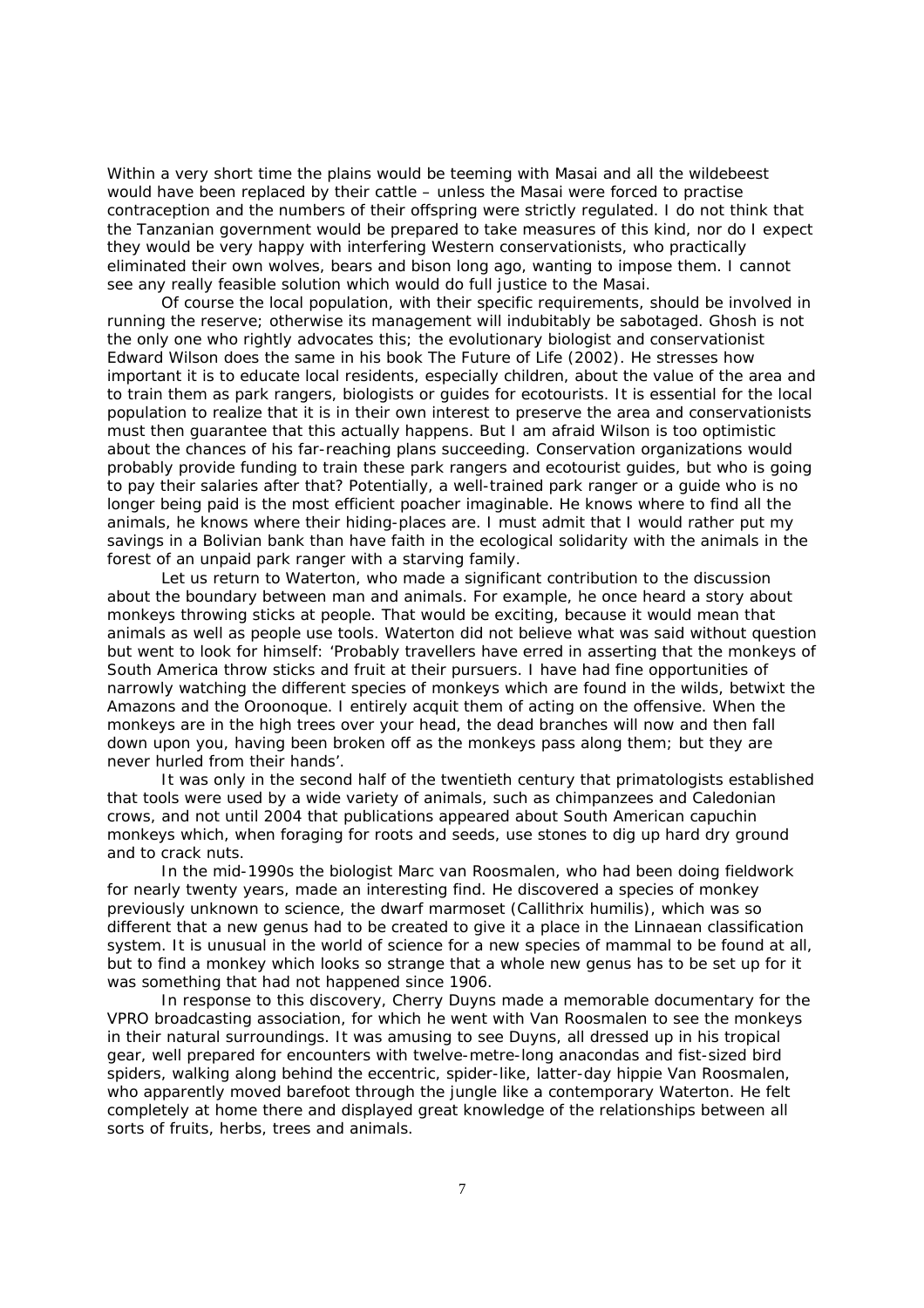Surprisingly enough, the special monkeys did not live deep in the forest but along the river near human settlements. They had become camp followers of man, but they had been more fortunate than the Indonesian orang utans fleeing from the fire; they were not wiped out by the local residents, who had arrived relatively recently. They were not Indians but distant descendants of Portuguese colonists. During earlier visits Van Roosmalen had done his best to convince these people that they had a special attraction in their backyards, and he was planning to set up a reserve. The local population would certainly be involved in managing it. Van Roosmalen had given presents which would benefit the whole community to one of the village leaders.

Van Roosmalen again had gifts with him when he returned with Duyns to film the monkeys. This time he gave them to a different village leader, as a token of gratitude for his reception. Duyns and Van Roosmalen said goodbye and were already in the boat, ready to leave, when they saw plumes of smoke rising above one of the trees where the special monkeys lived. Fortunately they decided to film this incident as well and to include it in the documentary. The fire had been lit by the village leader who had received the gifts on the previous occasion and who now felt passed over. I do not think the vulnerability of an unfamiliar ecosystem has ever been brought home to me so effectively as by the smoke plume scene in this film. Instead of the zoo director's admonishing voiceover which concludes every Dutch wildlife documentary with the standard information that all will be over and done with if we don't watch out, this time we experienced this fact practically live.

Apparently Ghosh has a different view, but as far as I am concerned the form in which this experience is conveyed does not necessarily have to be fiction. A documentary or an essay can show different dimensions of this vulnerability, or provide an opportunity to go into technical details at greater depth. Long passages about the differences in structure of the mitochondrial DNA of closely related marmosets would probably not enhance a novel about Van Roosmalen's fieldwork. However depressing this documentary was, it is Van Roosmalen in particular who has repeatedly pointed out that the Amazon jungle has certainly not disappeared yet, as is being implied by some researchers. Waterton would undoubtedly be pleased to know that Van Roosmalen is continuing his own work and that of naturalists who have gained worldwide recognition, such as Alfred Russel Wallace and Henry Bates. Van Roosmalen has not only discovered several new species of titi monkey (Callicebus) in the Amazon jungle, but even large mammals, such as a giant tapir and a black jaguar with a white chest.

Waterton had a great gift for conserving and stuffing animals. He is in fact regarded as the best taxidermist of his time. As well as stuffing existing species so that they looked as real as possible, he also had lots of fun putting together novelties from various anatomical structures of different animals and then claiming that they were animals which had died out long ago. He did his best to make these freaks and monsters look as terrifying as he could. Each of the assembled mythical creatures was named after one of the many Protestants who poisoned his life.

In itself it was very progressive to imply that the freaks and monsters had died out long ago, because people were only just beginning to realize that there were in fact species which had died out. Up to the end of the eighteenth century it was assumed that all species of plants and animals had been created by God about six thousand years ago in a form which would remain the same forever. Even Waterton cannot have had any idea that the earth is over 3.5 billion years old, that there is genetic unity in life, and that 99.9% of the species which were once part of this unity have already died out.

Just as there were scholars who thought that orang utans were a race of human beings, there were others who thought that in the wilderness there would still be 'savages living in animal conditions without speech'. It is possible that it was speculations of this kind which led Waterton to make an assemblage which was to do great damage to his reputation. From the skin of the buttocks of a red howler monkey Waterton manufactured the face of a human being which could pass as the prototype of a gentleman. He called this primitive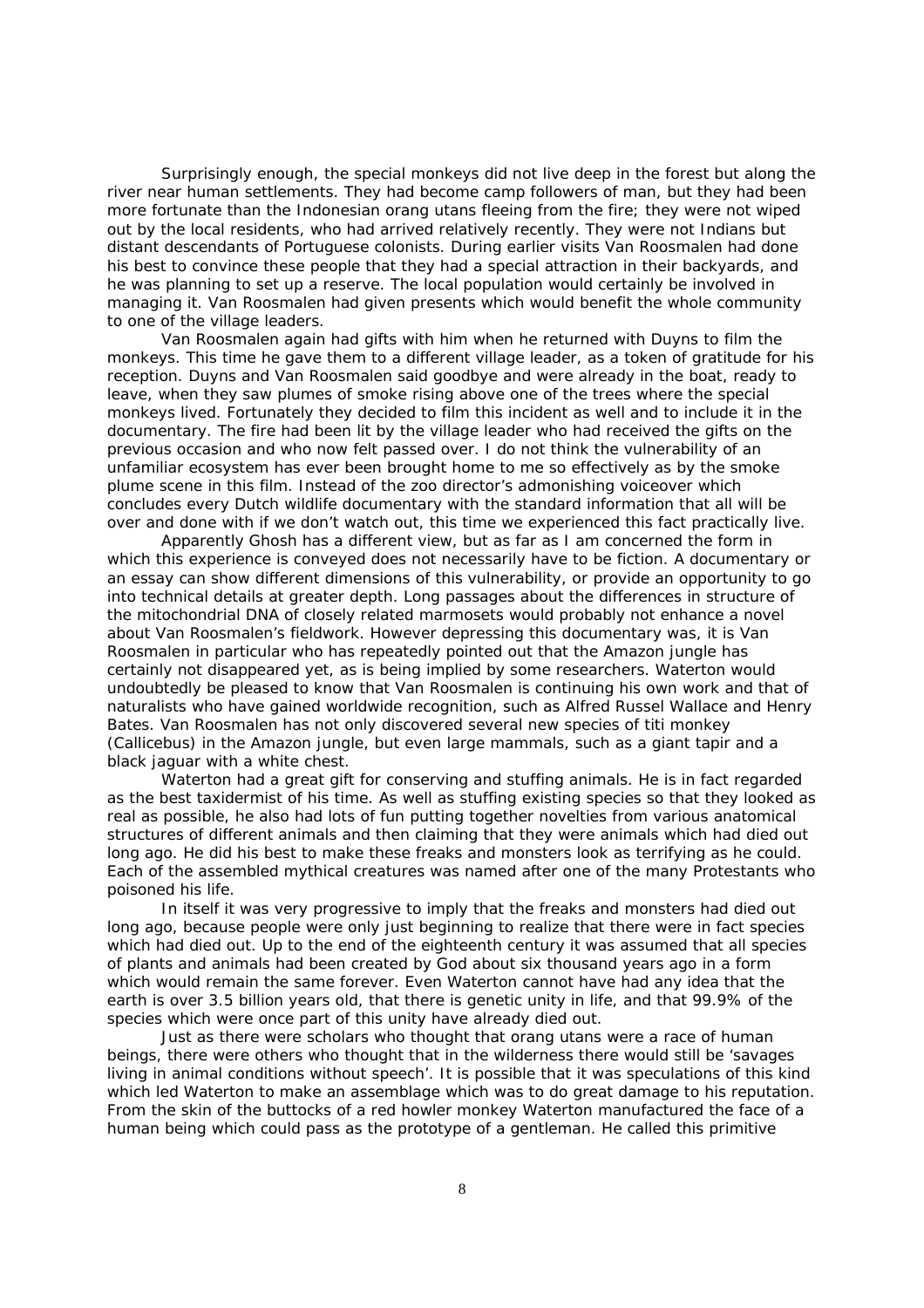creature the 'Non-Descript' and also added its 'local Indian name': Itouli, a corruption of 'I too lie.' A rather silly joke, and certainly not intended to actually deceive his readers. Waterton was quite hurt when serious scientists did not appreciate the Non-Descript, a picture of which appeared on the title page of *Wanderings*. While fiction – according to Ghosh – may well be the ideal form in which to write about natural history and the present ecological crisis, essayists or journalists should think twice before mixing fact and fable. Non-fiction which is not true is certain to lead to scepticism, especially when readers are entirely dependent on the reliability of the writer since they are not very likely to travel to the exotic locations where the story is set.

Nowadays, anyone who thinks that falsifications of this kind no longer occur outside literature is mistaken. For De Saint-Pierre nature was a sacred place, for the 'wild thinker' Edward Blyth it was untamed territory, or wilderness. Ghosh points out that what these two very different views have in common is that they both see nature as a place where there is no room for man. In this sense both De Saint-Pierre and Blyth were dualistic thinkers. The present-day 'wild fiction' I would now like to talk about has its roots in this same dualistic thinking and is actually based on an old trick. But this time the goal is not to impose a dichotomy in order to emphasize the superiority of man and thus to justify slaughtering the animals, but just the opposite – it is to declare them sacred. Just as seems to have happened with the tiger.

Since 1986 a worldwide moratorium has been in force prohibiting all whale-hunting. This includes species which are no longer rare and even from a conservationist's point of view could tolerate a certain amount of well-managed hunting. Leaving aside moral and ethical considerations, and taking only ecological arguments into account, there can be few objections to strictly monitored hunting on a limited scale. It is estimated that there are 75 to 80 species of whale on earth. Recently, there was even a new species found; it does not belong to a new genus, but is nevertheless an extraordinary discovery. This animal is related to the saltwater and fresh water dolphins (*Orcaella*) in the Sundarbans which Ghosh has described so well.

There is consensus that no whale species should be exterminated. It is striking that people who are happy to consume meat, even bio-industry meat, would have strong objections if hunting of whale species which are not rare was to be permitted again. Anthropologist Arne Kalland showed this in a penetrating analysis. He makes a plausible case that the whale has become a modern totem animal: it is taboo to slaughter whales like cattle and they are venerated like some kind of pseudo-ancestor.

What properties make whales so ideal to serve as a totem? Why do they appeal to the emotions of Western town-dwellers in particular? Most of these people have never seen a whale, just as the Indian elite has had no personal experience with wild tigers. But this group often includes generous donors to conservation organizations, environmental activists and animal rights activists. Surely they must be given the opportunity to buy off their guilt in a meaningful way?

The attractive properties of widely varying species of whale have all been lumped together in a bizarre way. On paper, possibly not even deliberately, an ideal whale has been assembled to serve as a totem animal and attract donations: a symbolic superwhale which has never lived and never will. An animal that would fit in well with Jorge Luis Borges's imaginary beings, among the unicorns, the heavenly deer and the beast with a hundred heads. It is not so difficult to assemble this superwhale. Just take the volume of the blue whale, the biggest animal on earth; insert into its head the intricately folded brain of the sperm whale, the biggest brain ever borne by any animal; give it the playfulness of the humpback and the social intelligence and curiosity of the dolphins from the Sundarbans; and if possible make it smile as mysteriously as a Buddha. And then one more crucial step – mark out its territory. The symbolic superwhale lives far from polluted cities and rivers, occurring only in pristine ocean water, in areas which are practically free of human beings; only the occasional noble Inuit rows past in his kayak.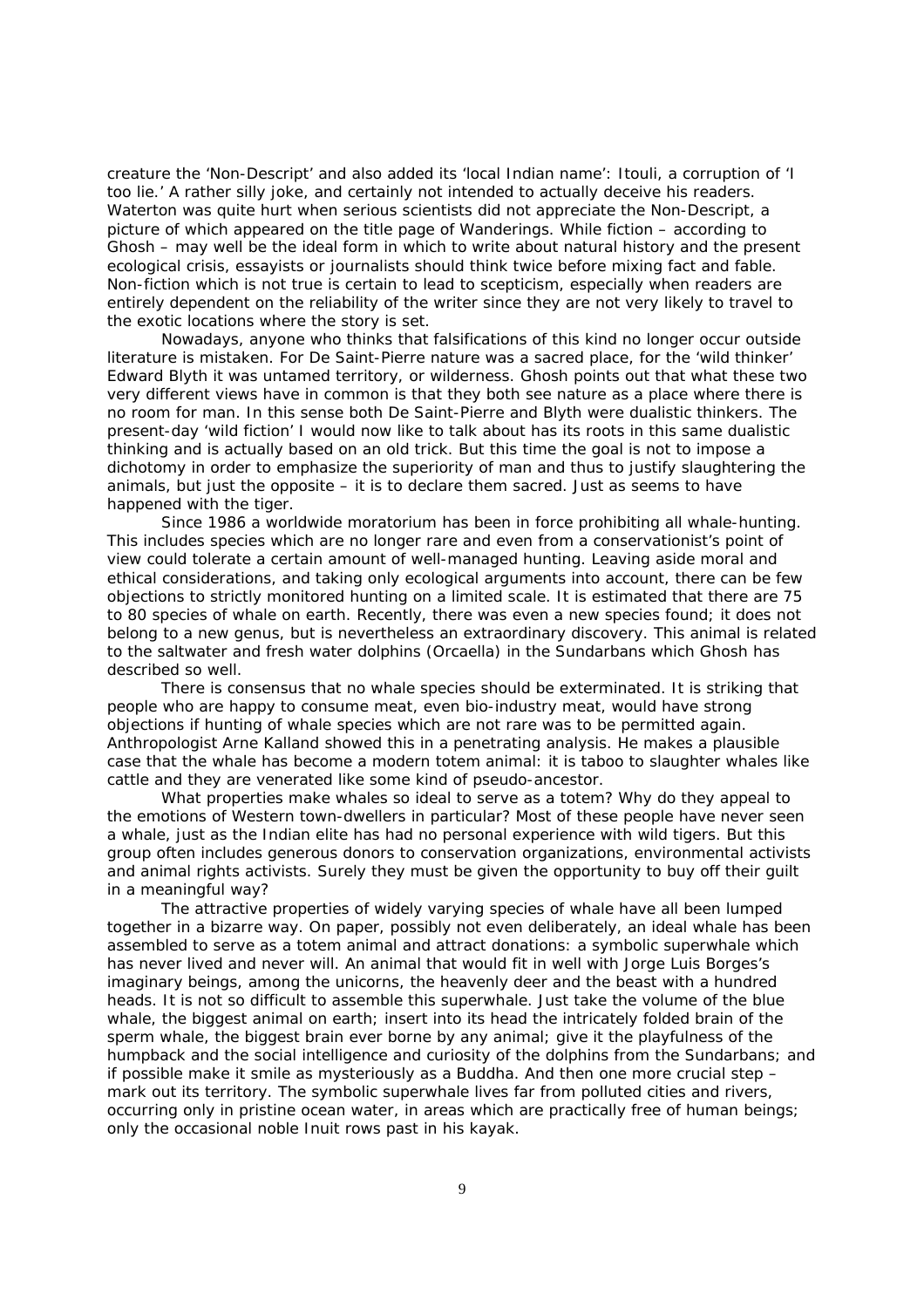It is alarming when dozens of harbour porpoises and dolphins turn up in polluted seas along shores where donors live. This happened recently in the Netherlands and it was immediately felt that an explanation was needed. Have cod, the prey of these whales, now really run out, or was it because of increasing underwater noise, which may temporarily deafen the animals, causing them to lose their bearings? Or was it yet another sign that climate change is a fact and were the whales confused by the rising temperature of the water? I will not deny that the appearance of those dolphins and harbour porpoises demands investigation, just as when about twenty whales were stranded in the Bay of Bengal. The local population tried to rescue as many of the animals as possible, even the individuals Edward Blyth had reserved to kill and stuff. But it is possible to wonder if this action on the part of the local residents was really inspired by a form of 'environmental unconscious', as Ghosh thinks. I can imagine that they saw a sign in the appearance of these incomprehensible animals, but were these people not simply afraid of the vengeance of some God or other, or a satanic being, just as the Kerinci people were afraid of the spirit tigers? The gigantic whales in the Bay of Bengal were stranded by a tidal wave, and the population knew very well how lethal they can be.

In his short story *Leviathan,* the writer P.F. Thomése describes how the local residents reacted to a whale which was stranded on the beach in Noordwijk during a heavy gale in the sixteenth century. In this fictional story the residents want the whale to go away, so that they too can go away. But the whale does not go away. The appearance of the whale is extremely worrying and demands an explanation. Is it a sign from God?

The bowhead whale and the blue whale were nearly extinct and are still seriously endangered species. The symbolic superwhale also has to be saddled with this predicament so that it deserves full protection from whale hunters. Even though the symbolic whale does not really exist, it cannot be allowed to die. It is a sacred animal, and if you save up long enough you can go on a pilgrimage in the hope of seeing one or even touching one. The veneration of the whale has become a form of religion. Kalland objects to this state of affairs, because it leads to unfair treatment of poverty-stricken Norwegian whalers. I do not share these objections – as long as the protection works. As far as I am concerned, those whalers can have life-long pensions. It seems to me that if limited hunting of more common species of whale is permitted, it is likely that whale hunters will lay violent hands on other – endangered – species. Besides, you cannot expect donors who have never seen a whale to study the taxonomy, ecology and specific behaviours of 75 to 80 different species of whale. Of course, I understand Kalland's objections and realize that things could be different, but this seems to me a permissible form of 'wild fiction', in a good cause.

The protection of whales is an ideal cause for politicians and representatives of polluting industries to support. The whales live far away from economically important areas and the whaling industry no longer has much economic importance except in Japan. Kalland pointed out that by supporting the whaling moratorium politicians offend nobody but a few whalers, while it does give them a claim to be environmentally concerned.

Waterton, unlike many present-day politicians, was truly concerned and decided to set up a reserve himself. His first trip to British Guiana in 1812 changed him mentally. In 1813 he was about to join an official expedition to Madagascar, which he expected to win him recognition as a serious naturalist, but he had to cancel it for health reasons. The malaria he had caught in British Guiana nearly cost him his life and it took him years to recover. Apart from the fact that Waterton had seen how spending time in the virgin rainforest broadens the mind, he had also come to admire the lifestyle of the Indians and the slaves who had escaped from the plantations and managed to survive in the forest.

In England Waterton was becoming more and more annoyed about the railways and the innumerable factory chimneys appearing in the landscape. Instead of going to Madagascar, he decided for the time being to devote his energy to Walton Hall. He wanted to turn the property he had inherited into a sanctuary for plants and animals he thought were endangered. A sharp observer, he had noticed long before that the birds, frogs, toads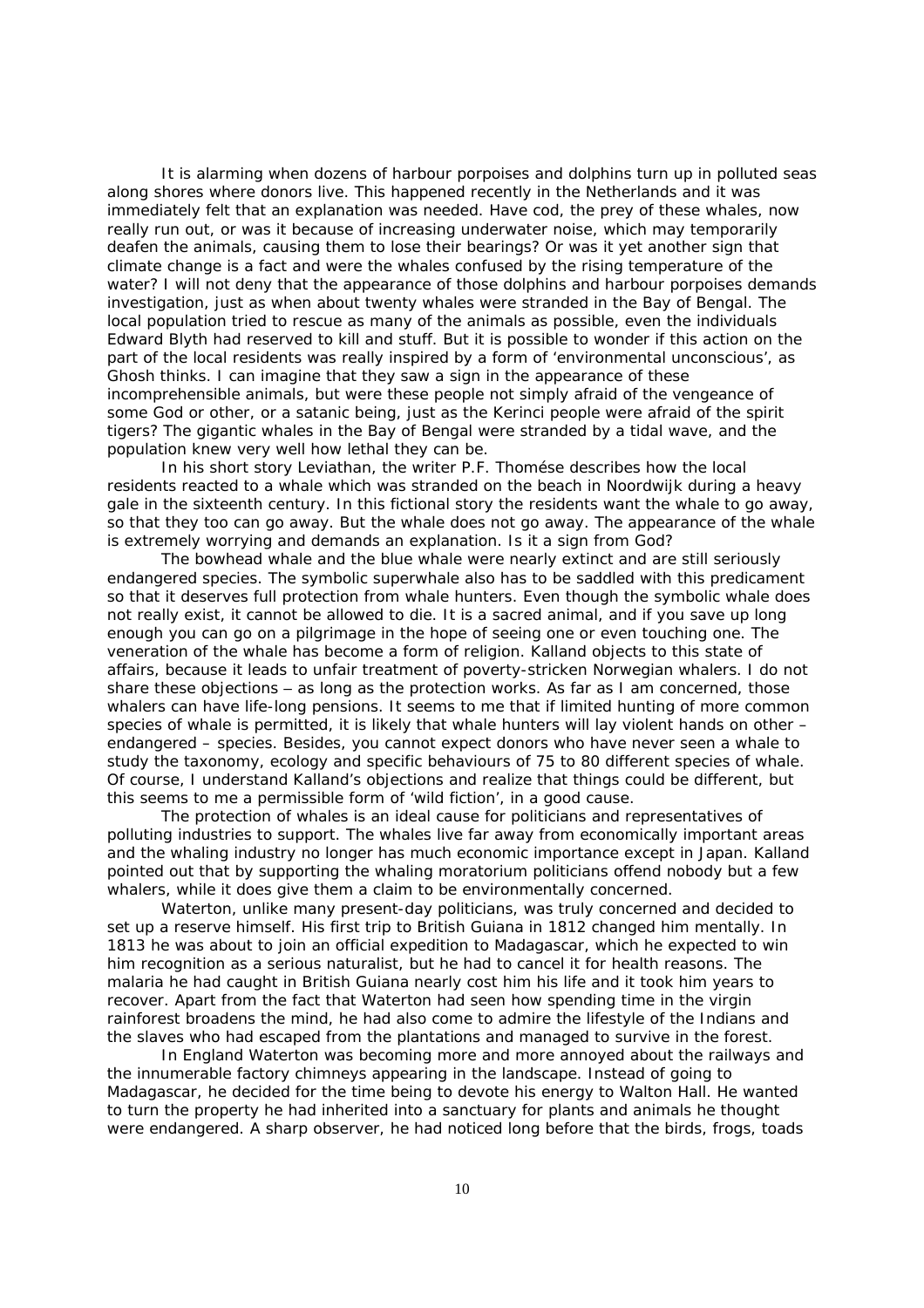and all sorts of plant species which had proliferated in his childhood had been greatly reduced in number. He created safe spots and nesting places for owls and kingfishers and was in fact conducting active nature conservation. He wanted his property to be a Catholic oasis in a Protestant desert. This makes it even stranger that he had the badgers and foxes who camped under the roots of the age-old oak trees on his property caught and released in the pastures outside the walls of his paradise. You might expect that he would have wanted to protect at least the opportunistic fox – I believe the fox was a typically Catholic animal according to Reve – but perhaps Waterton was so worried about his beloved birds that he decided to ban this fellow-believer all the same.

Waterton also noticed the disastrous effects of the soda dumped by the soap factory near the property. The water was becoming severely polluted and to his dismay the trees were dying. He protested vehemently against these developments and took legal action against the soap manufacturer which eventually led to the factory being moved elsewhere. Apparently the Protestant judges were open to reason after all. Waterton increasingly withdrew resentfully behind the walls of Walton Hall – not as a noble savage but as an aristocrat ensconced with a few members of his family and his servants in his self-made paradise.

Ghosh began his lecture with a definition of human uniqueness: if there is anything that distinguishes man from animals, it is surely that people experience the world by means of stories. In my lecture I have done something similar, defining man as the only creature on earth that sets up nature reserves. This game of defining the boundary between humans and animals is thousands of years old at least. It has been claimed that man is the only political animal, the only moral animal, the only laughing animal, or the only animal gifted with reason. Or that there was no other animal with a sense of time. Humans were the only creatures that used tools, could think in symbols, had self-awareness, possessed a soul, or were capable of religious experience. The list can be lengthened indefinitely, for example by saying that only man sets up nature reserves or experiences the world by telling stories.

Of course I understand perfectly well what Ghosh means, and it is certainly true that there is no other species in which story-telling, imagination and the ability to reason are so strongly developed as in human beings, but is it not precisely this dualistic view of man and nature which has led to so much trouble? In *The Ape and the Sushi Master* Frans de Waal has shown, in my opinion convincingly, that the differences are in degree and not absolute. But unfortunately man immediately redefines himself as soon as the old dichotomy is no longer adequate and he is in danger of toppling from his self-erected pedestal.

Male chimpanzees interested in power perform actions that look suspiciously like politics. Apes show signs of morality, and facial expressions related to laughter have also been found in apes. The use of tools is more widespread than was ever thought possible, and has even been seen in birds. Dolphins and apes have something that very closely resembles self-awareness; they can recognize themselves in the mirror. Some animals even have a certain sense of time. It is true that animals do not have souls, but neither do we. Some elephants have so much aesthetic sense that they like to paint with their trunks and can even support their keepers on the proceeds of their work, although this is of course no criterion for the creation of good art. (There are also elephants who are good painters but don't sell well). Even the rudiments of what you might call religious experience have been observed in animals, and I do not mean the seventeenth-century horse thought capable of this because it knelt down and stuck out its tongue when offered the host.

The chimpanzee researcher Adriaan Kortlandt apparently once saw the leader of a group of West African chimpanzees enthralled by the setting sun, a phenomenon which rivets the attention because near the equator that gigantic red and yellow ball sinks so rapidly that you can almost follow it with the naked eye. The leader of the group sat down to watch and the other members of the group imitated him. After a while, when the sun had sunk lower but not yet set, the leader got up, turned around and walked away, followed by the rest of the group. Then he stopped and walked back to where he had been sitting